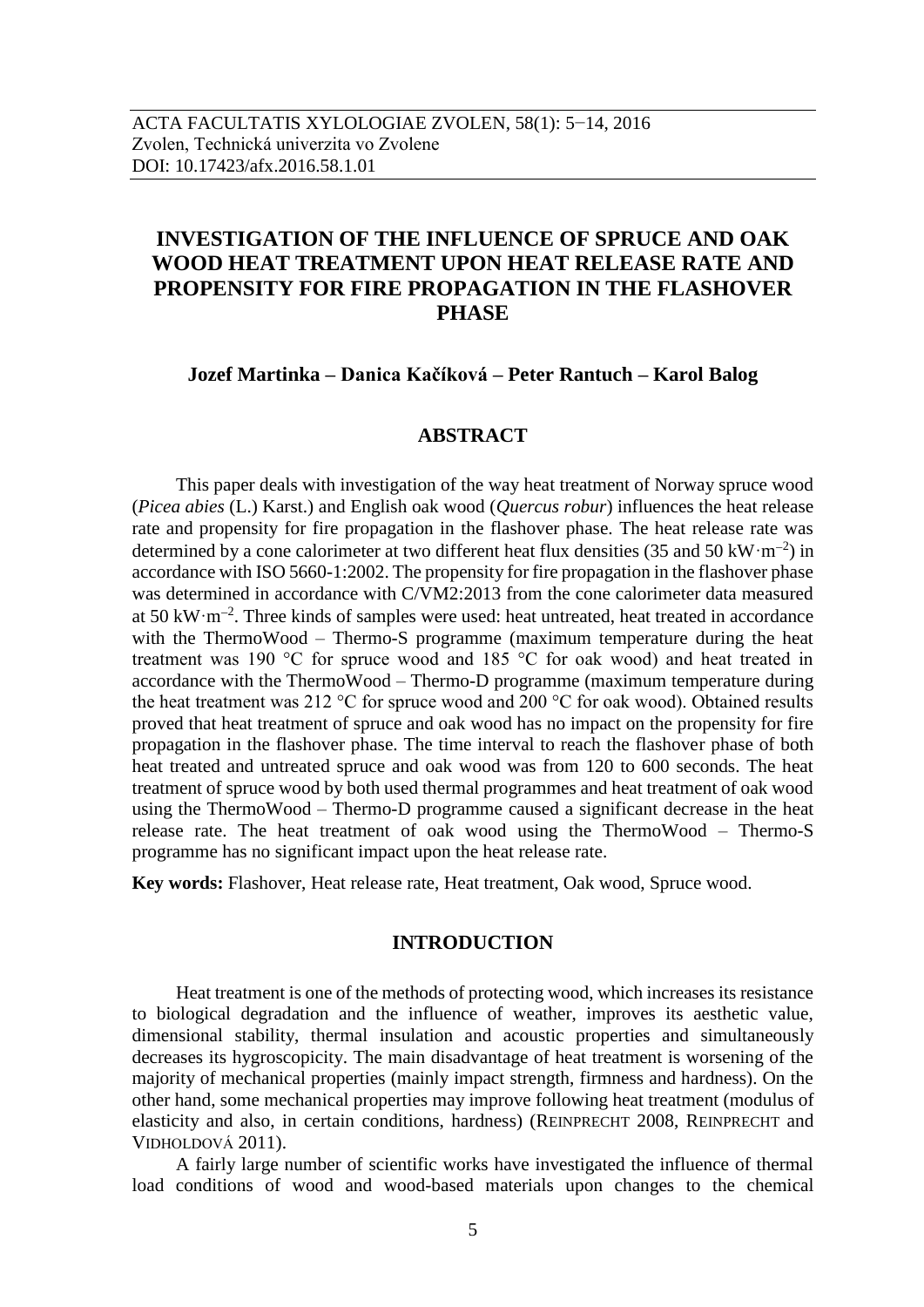composition and selected physical properties, e.g.: REINPRECHT *et al.* (1999), SOLÁR *et al.* (2001), KAČÍKOVÁ *et al.* (2006), GONZÁLES-PEÑA *et al.* (2009), KAČÍKOVÁ and KAČÍK (2009), DZURENDA and JANDAČKA (2010), KUČEROVÁ *et al.* (2011), DZURENDA and DELIISKY (2012), HRONCOVÁ *et al.* (2013) and YUN *et al.* (2015). The results of the cited scientific works prove that the thermal load of wood and wood-based materials results in a decrease in the hemicellulose content and the average polymerisation degree of cellulose and, at the same time, the lignin content increases. The influence of heat treatment of wood upon its fire resistance properties was only assessed in scientific works by the THERMOWOOD ASSOCIATION (2003), WANG and COOPER (2007) and MARTINKA *et al.* (2013). The results of the cited scientific works prove that the heat treatment of wood affects the decrease in the maximum as well as the average rate of heat release and, at the same time, affects the increase in carbon monoxide yield. The results of the scientific works of WANG and COOPER (2007) further prove that the heat treatment of wood in plant oils decreases its resistance to the spread of flame.

However, the influence of heat treatment on the propensity of wood based materials for fire propagation in the flashover phase was not evaluated in any of the scientific works. A flashover is the non-linear form of the development of a fire from local to fully developed. A flashover phase is accompanied by a very rapid increase in temperature which is caused by the ignition of practically all flammable materials (ligno-cellulose based) in the section of fire within a short time interval. In terms of the development of fire, this is a key phase since after it is reached, conditions in the fire section are incompatible with life. Another reason for the decisive effect of this phase is the fact that until a flashover is created, fire extinguishing may save the fire section but after it is reached, action is primarily focused upon protecting adjacent fire sections.

The only standardised test for assessing the behaviour of material in the flashover phase is a test in accordance with ISO 9705:1993. Based on the results of this test, materials are classified into one of four categories: FO-1 (flashover does not occur during the test), FO-2 (flashover occurs within a time interval from 600 to 1200 s), FO-3 (flashover occurs within a time interval from 120 to 600 s) and FO-4 (flashover occurs within a time interval up to 120 s from the start of the test).

A disadvantage of the test in accordance with ISO 9705:1993 is that it is a demanding testing method in terms of finances and time. For the mentioned reasons, the scientific work by KOKKALA *et al.* (1993) describes a methodology for predicting the flashover category of a material based on the results of tests on a cone calorimeter using a testing method in accordance with ISO 5660-1:2002, loading the sample with a heat flux with a density of 50 kW.m-2 . The KOKKALA *et al.* (1993) method was implemented into several foreign technical standards and regulations. An example of such implementation is the technical standard C/VM2:2013 (New Zealand), where the flashover category of a material is specified for its use in escape routes in compliance with the cited method.

The aim of the submitted script is to evaluate the influence of heat treatment of Norway spruce (*Picea abies* (L.) Karst.) and English oak (*Quercus robur*) upon heat release rate and propensity for fire propagation in the flashover phase.

#### **THE EXPERIMENTAL PART**

Samples of Norway spruce (*Picea abies* (L.) Karst.) and English oak (*Quercus robur*) with dimensions of  $100 \times 100 \times 20$  mm were used in the research. Samples of both wood species were divided into three groups of ten pieces. The first group was formed of samples of wood which has not been heat treated. The second group was heat treated using the heat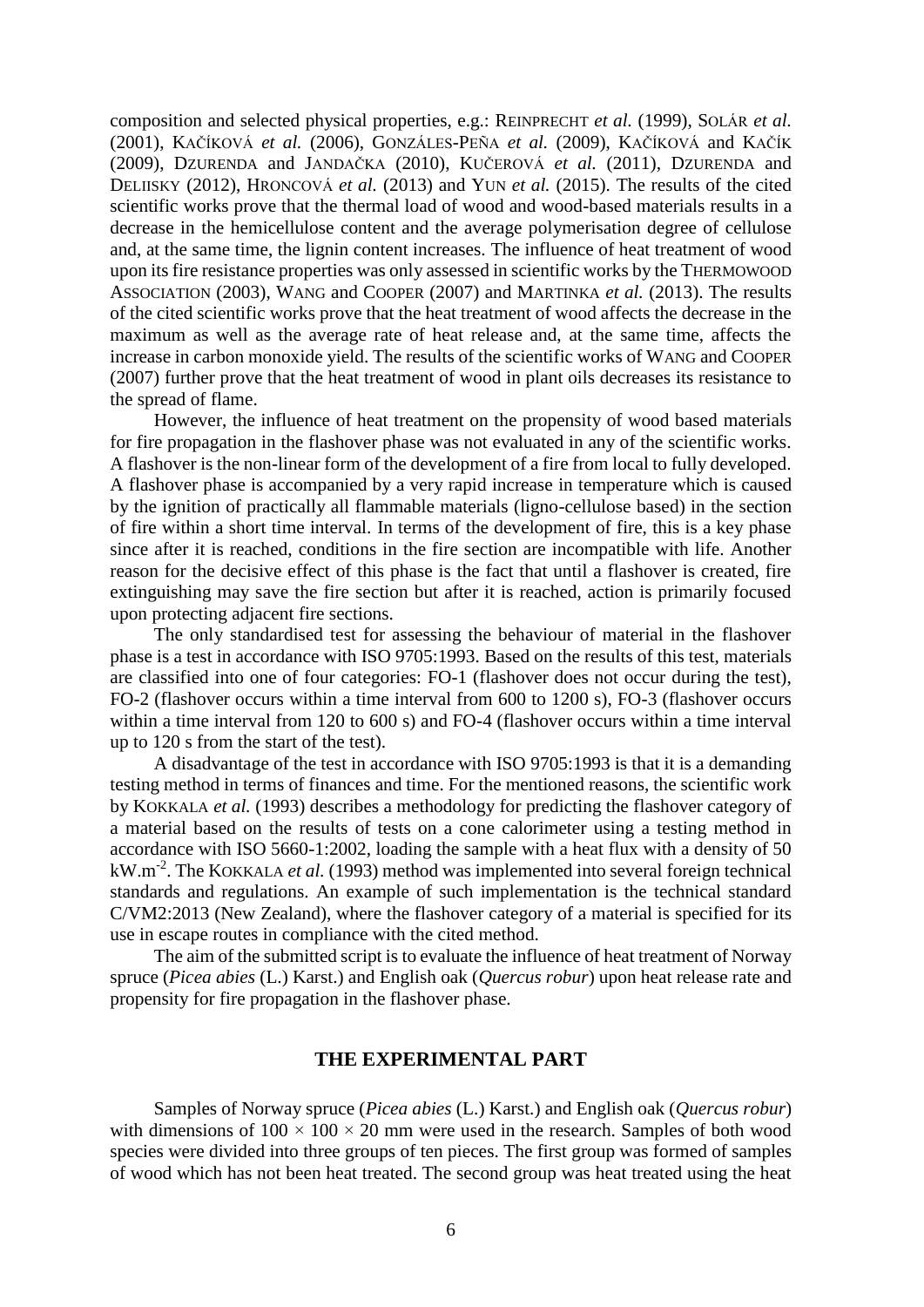programme for the production of ThermoWood – Thermo-S and the third group of underwent the heat programme for the production of ThermoWood – Thermo-D.

The heat programme for the production of ThermoWood – Thermo-S from spruce wood: in the first phase, heating from 20 to 100 °C for 5 hours and then from 100 to 130 °C for 13 hours; in the second phase, heating from 130 to 190 °C for 5.5 hours maintained at a temperature of 190 °C for 3 hours; in the third phase, gradual cooling from 190 to 20 °C for 9.5 hours.

The heat programme for the production of ThermoWood – Thermo-S from oak wood: in the first phase, heating from 20 to 100 °C for 5 hours and then from 100 to 130 °C for 13 hours; in the second phase, heating from 130 to 185 °C for 5.5 hours maintained at a temperature of 185 °C for 3 hours; in the third phase, gradual cooling from 185 to 20 °C for 9.5 hours.

The heat programme for the production of ThermoWood – Thermo-D from spruce wood: in the first phase, heating from 20 to 100 °C for 5 hours and then from 100 to 130 °C for 13 hours; in the second phase, heating from 130 to 212 °C for 5.5 hours maintained at a temperature of 212 °C for 3 hours; in the third phase, gradual cooling from 212 to 20 °C for 9.5 hours.

The heat programme for the production of ThermoWood – Thermo-D from oak wood: in the first phase, heating from 20 to 100 °C for 5 hours and then from 100 to 130 °C for 13 hours; in the second phase, heating from 130 to 200 °C for 5.5 hours maintained at a temperature of 200 °C for 3 hours; in the third phase, gradual cooling from 200 to 20 °C for 9.5 hours.

Heat treatment was carried out in a muffle furnace in an air atmosphere at atmospheric pressure. Prior to the test, samples were dried using a cone calorimeter to zero absolute humidity at  $103 \pm 2$  °C. The average densities of the investigated samples are shown in Table 1. The lower density of heat treated wood compared to untreated was caused by heat treatment.

| Sample           | Density $(kg \cdot m^{-3})$ |
|------------------|-----------------------------|
| Untreated spruce | $423 \pm 6$                 |
| Thermo-S spruce  | $395 \pm 8$                 |
| Thermo-D spruce  | $346 \pm 11$                |
| Untreated oak    | $719 \pm 12$                |
| Thermo-S oak     | $692 \pm 4$                 |
| Thermo-D oak     | $664 \pm 8$                 |

**Tab. 1 Average densities of investigated samples.**

Samples were tested using a cone calorimeter and a testing method in accordance with ISO 5660-1:2002. Samples were investigated at two densities of heat flux from the cone radiator (35 and 50 kW·m<sup>-2</sup>). Each test (for one wood species, one method of heat treatment of a sample and heat flux density) was repeated five times. The average values are stated as resulting values.

The propensity for fire propagation in the flashover phase was evaluated using the method by KOKKALA *et al.* (1993) in compliance with C/VM2:2013. Input data for calculating the propensity of material for fire propagation in the flashover phase is obtained using a cone calorimeter and method in accordance with ISO 5660-1:2002 when loading a sample with a heat flux with a density of 50 kW $\cdot$ m<sup>-2</sup>.

The basis of the KOKKALA *et al.* (1993) method is the calculation of an ignition index in accordance with equation (1) and a rate of heat release index in accordance with equation (2).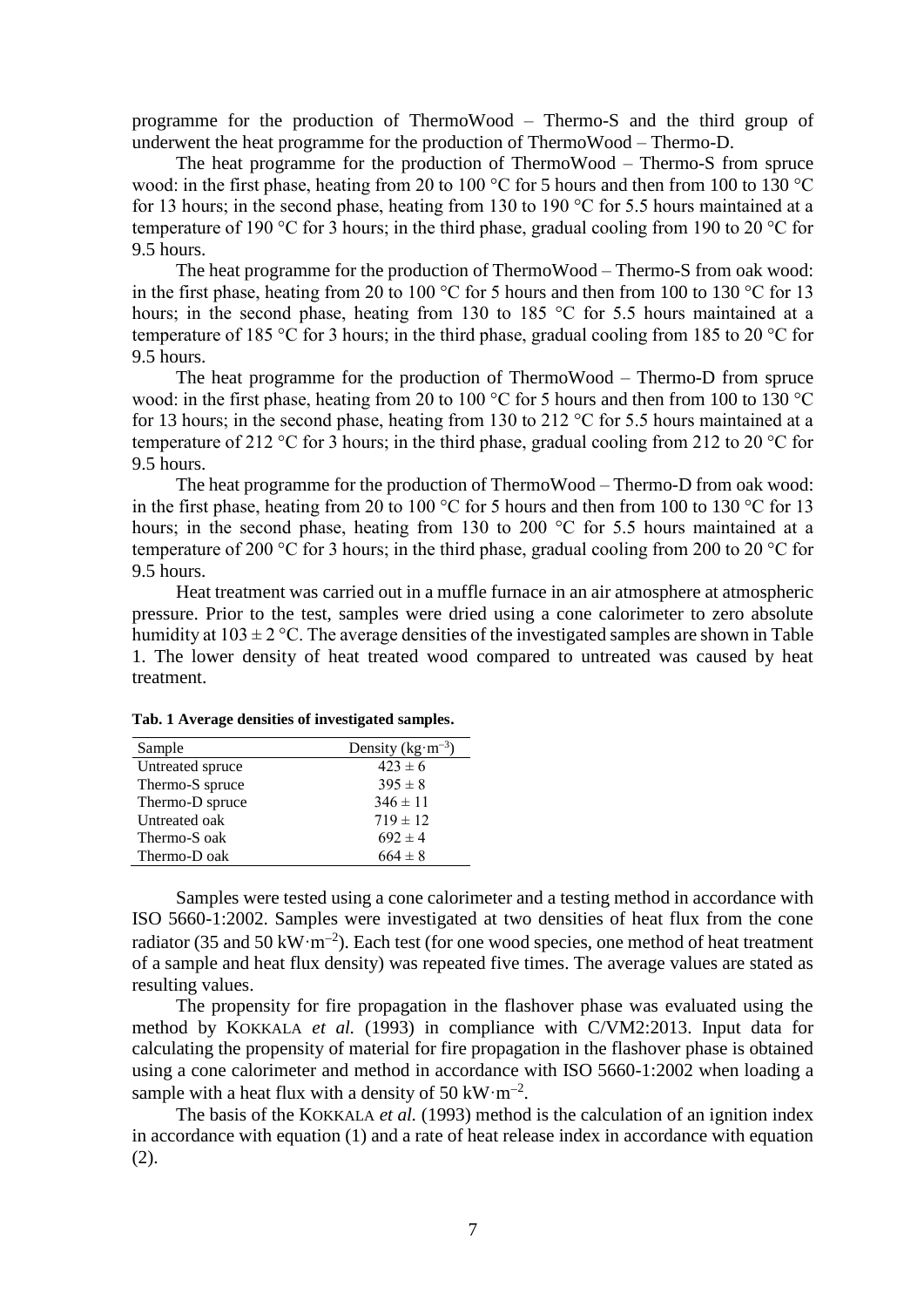$$
I_{IG} = \frac{1}{t_i} \text{ (min}^{-1})
$$
 (1)

 $I_{IG}$ : ignition index (min<sup>-1</sup>)

*t*i: ignition time - the time within which the heat release rate from the sample first reaches 50  $kW \cdot m^{-2}$  (min)

$$
I_{Q} = \int_{t_i}^{t_{\text{end}}} \left[ \frac{\text{HRR}(t)}{\left(t - t_i\right)^m} \right] dt \quad (-)
$$
 (2)

*I*<sub>Q</sub>: heat release rate index (-)

HRR(*t*): instantaneous heat release rate at time  $t$  (kW·m<sup>-2</sup>) *t*: time (s)

m: an empiric constant (two values, 0.34 and 0.93, are used in the calculation) (-)

The time to reach the flashover stage is calculated from inequations (3 to 6). If inequation (3) applies the material is classified in category FO-4, if inequation (4) applies the material is classified in category FO-3, if inequation (5) applies the material is classified in category FO-2 and if inequation (6) applies the material is classified in category FO-1. If the heat release rate does not reach 50 kW.m<sup>-2</sup> during the duration of the test, the material is classified in category FO-1 (C/VM2:2013).

$$
I_{Q(m=0,34)} > 6800 - 540 \cdot I_{IG} \wedge I_{Q(m=0,93)} > 2475 - 165 \cdot I_{IG}
$$
\n(3)

$$
I_{Q(m=0,34)} > 6800 - 540 \cdot I_{IG} \wedge I_{Q(m=0,93)} \le 2475 - 165 \cdot I_{IG}
$$
\n
$$
\tag{4}
$$

$$
I_{Q(m=0,34)} \le 6800 - 540 \cdot I_{IG} \wedge I_{Q(m=0,93)} > 1650 - 165 \cdot I_{IG}
$$
\n
$$
(5)
$$

$$
I_{Q(m=0,34)} \le 6800 - 540 \cdot I_{IG} \wedge I_{Q(m=0,93)} \le 1650 - 165 \cdot I_{IG}
$$
\n
$$
(6)
$$

# **RESULTS AND DISCUSSION**

The heat release rates from spruce wood samples are illustrated on Fig. 1 and from oak wood samples on Fig. 2. The heat release rate from spruce and oak wood samples on Figs. 1 and 2 are typical for lignin-cellulose materials and are comparable with data on the heat release rates of wood and wood-based materials published by PARKER (2009) and TRAN (2009).

The first local maximum on Figs. 1 and 2 correspond with the ignition of the tested materials. The decrease in the heat release rate after the first local maximum (ignition) was caused by the creation of a solid carbonised layer on the surface of the sample during burning. The solid carbonised layer on the surface of the sample slowed overheating of the non-degraded surface due to thermal radiation from the cone radiator and back heat flux from the flame. The result was a decrease in the rate of thermal degradation, the release rate of gaseous degradation products and the heat release rate. The issue of the creation of a carbonised layer under fire conditions and its effect upon the burning process is described in more detail by KAČÍKOVÁ and MAKOVICKÁ-OSVALDOVÁ (2009).

The second local maximum on Figs. 1 and 2 represents simultaneous flame and flameless combustion (glowing) of a solid carbonised residue. The reason for the second local maximum is the accumulation of heat in the sample and its subsequent overheating to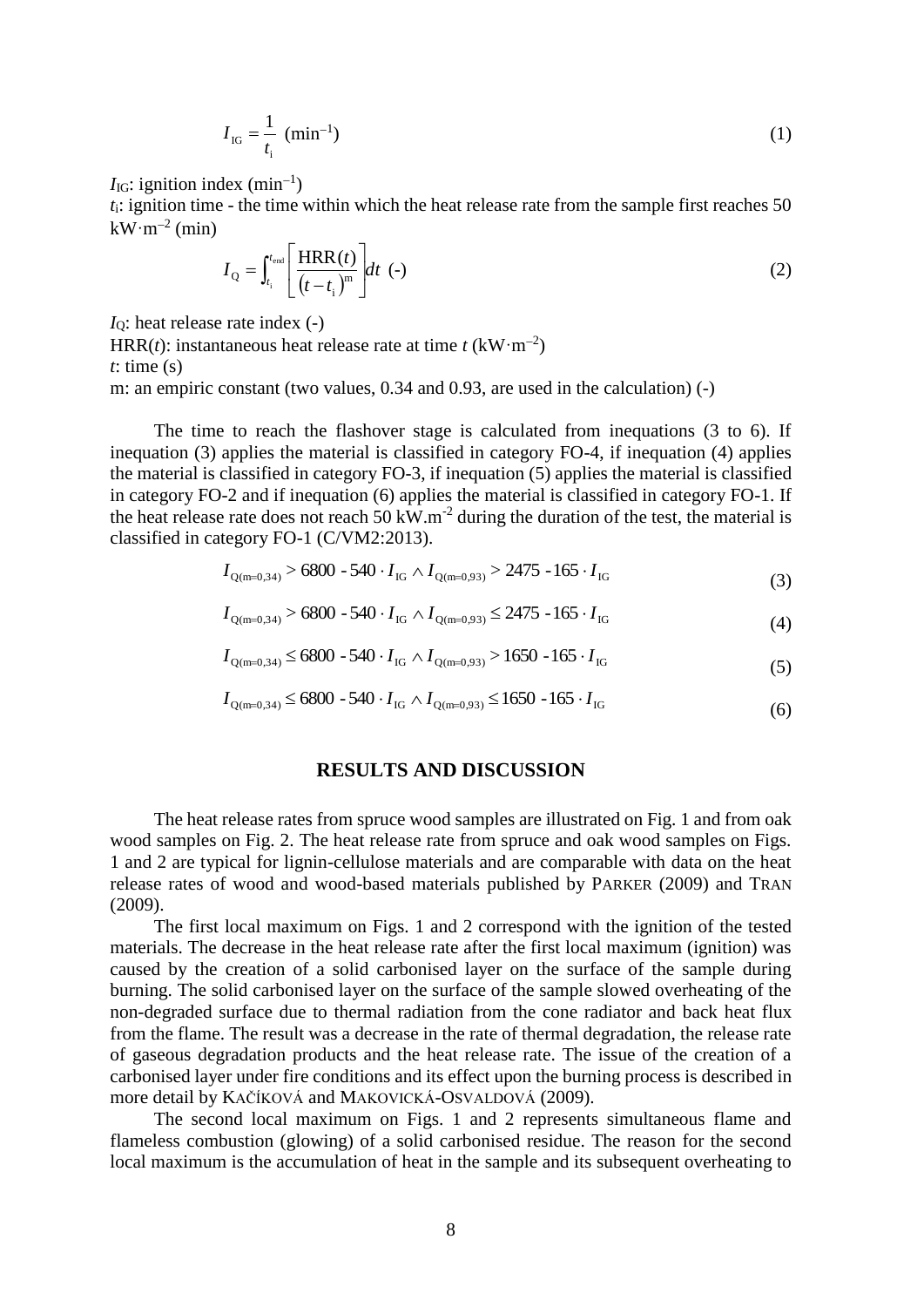a high temperature and rapid thermal degradation. The stated conclusion is in compliance with the results of the scientific works by CARVEL *et al.* (2011).



**Fig. 1 Heat release rate from heat treated and untreated spruce wood loaded by heat flux density of 35 and 50 kW·m<sup>2</sup> .**



**Fig. 2 Heat release rate from heat treated and untreated oak wood loaded by heat flux density of 35 and**   $50 \text{ kW} \cdot \text{m}^{-2}$ .

Visual analysis of Figs. 1 and 2 shows that heat treated spruce wood, when compared to untreated wood, has a lower heat release rate in the first and second local maximum. A similar conclusion also applies to oak wood, apart from oak wood heat treated using the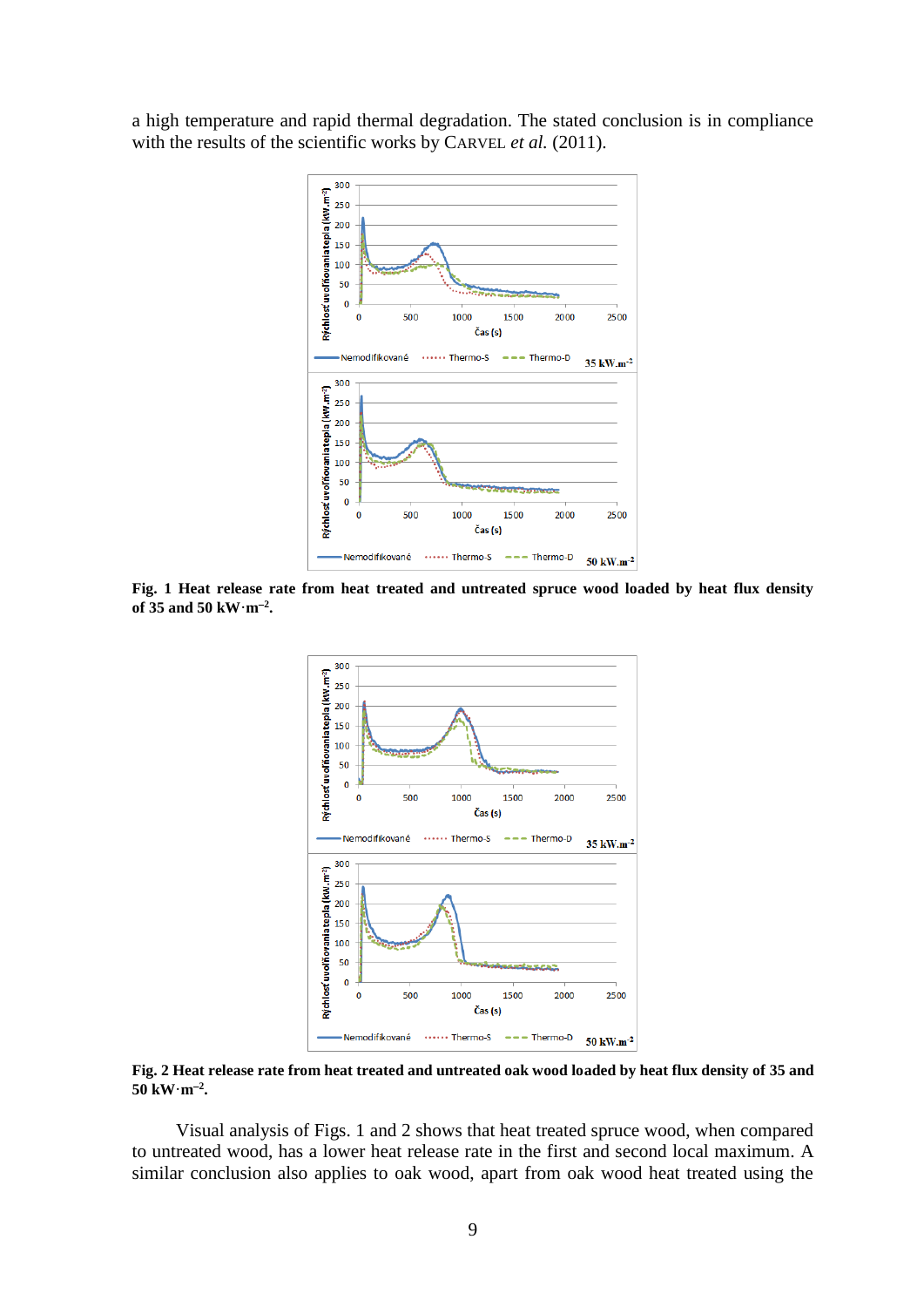ThermoWood - Thermo-S heat programme with a heat flux of 35  $\text{kW} \cdot \text{m}^{-2}$  (under these conditions, it shows almost identical heat release rate values to wood untreated with heat).

The effect of heat treatment of spruce and oak wood upon the heat release rate was precisely evaluated based on the maximum and average heat release rated illustrated in Table 2, and based on Duncan's Test. The results of the Duncan's Test for spruce wood are shown in Tables 3 and 4, and for oak wood in Tables 5 and 6. A significant effect of heat treatment upon the heat release rate is indicated by a *p* value of the Duncan's Test lower than 0.05.

The data in tables 2 to 4 prove that the heat treatment of spruce wood has a statistically significant influence upon the decrease in the heat release rate when loaded with thermal radiation with a heat flux density of 35 as well as  $50 \text{ kW} \cdot \text{m}^{-2}$ .

| Sample           | Heat flux  | Maximum rate of heat release | Average rate of heat release |
|------------------|------------|------------------------------|------------------------------|
| $(-)$            | $(kW·m-2)$ | $(kW·m-2)$                   | $(kW·m-2)$                   |
|                  | 35         | 218                          | 70                           |
| Untreated spruce | 50         | 268                          | 76                           |
|                  | 35         | 178                          | 53                           |
| Thermo-S spruce  | 50         | 229                          | 64                           |
| Thermo-D spruce  | 35         | 179                          | 57                           |
|                  | 50         | 218                          | 67                           |
| Untreated oak    | 35         | 209                          | 84                           |
|                  | 50         | 243                          | 88                           |
| Thermo-S oak     | 35         | 212                          | 79                           |
|                  | 50         | 226                          | 82                           |
| Thermo-D oak     | 35         | 190                          | 72                           |
|                  | 50         | 218                          | 80                           |

**Tab. 2 Maximum and average heat release rates from heat treated and untreated spruce and oak wood.**

**Tab. 3 Duncan´s test p values used to assess the impact of heat treatment of spruce wood upon heat release rate (at 35 kW·m<sup>2</sup> heat flux density form cone heater).**

| p value of Duncan's test $(-)$ |           |          |          |  |  |
|--------------------------------|-----------|----------|----------|--|--|
| Sample                         |           |          |          |  |  |
|                                | Untreated | Thermo-S | Thermo-D |  |  |
| Untreated                      |           | 0.000011 | 0.000010 |  |  |
| Thermo-S                       | 0.000011  |          | 0.259935 |  |  |
| Thermo-D                       | 0.000010  | 0.259935 |          |  |  |

#### **Tab. 4 Duncan´s test p values used to assess the impact of heat treatment of spruce wood upon heat release rate (at 50 kW·m<sup>2</sup> heat flux density form cone heater).**

|           | <i>p</i> value of Duncan's test (-) |          |          |  |  |
|-----------|-------------------------------------|----------|----------|--|--|
| Sample    |                                     |          |          |  |  |
|           | Untreated                           | Thermo-S | Thermo-D |  |  |
| Untreated |                                     | 0.000786 | 0.009532 |  |  |
| Thermo-S  | 0.000786                            |          | 0.385338 |  |  |
| Thermo-D  | 0.009532                            | 0.385338 | -        |  |  |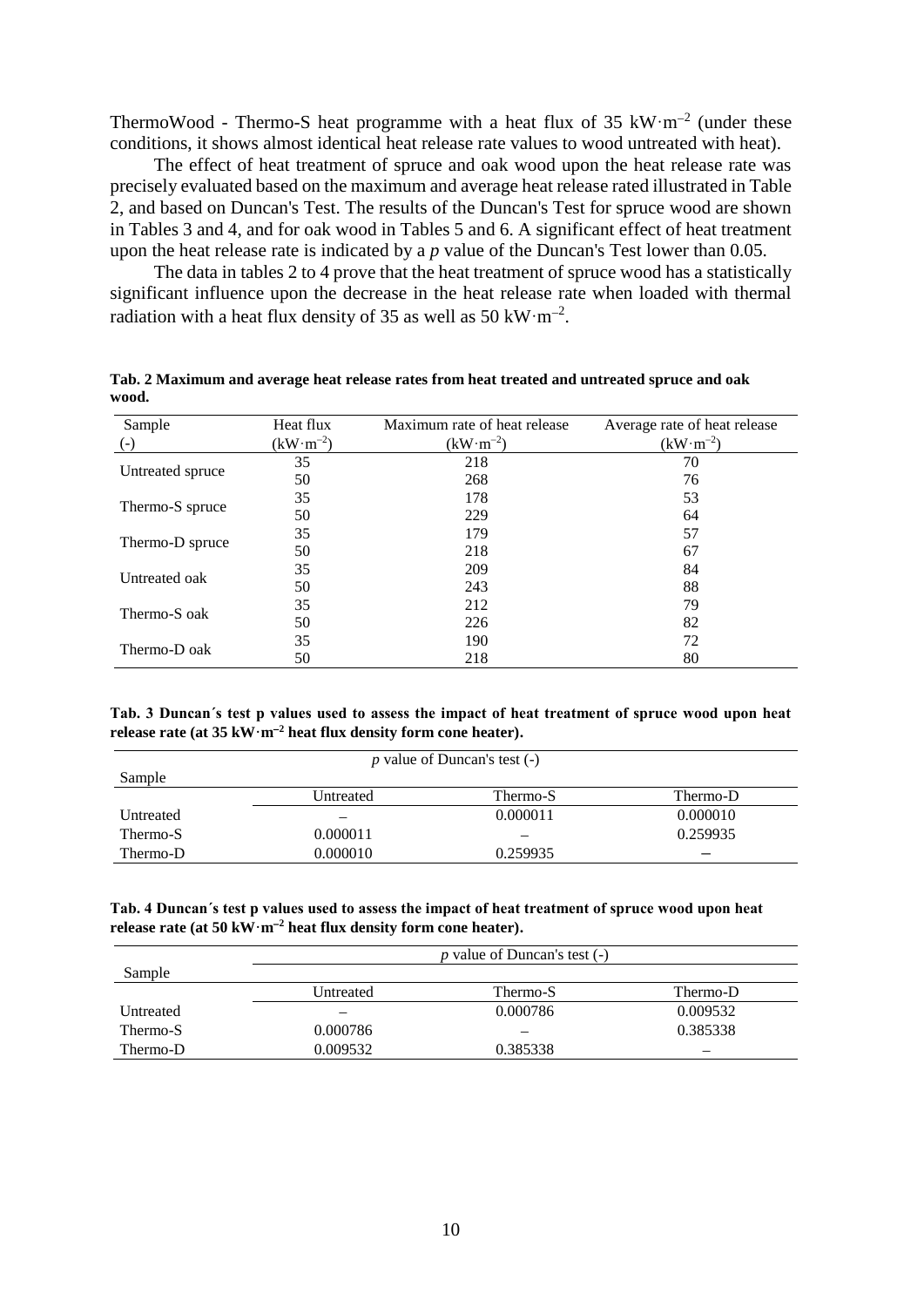|           | <i>p</i> value of Duncan's test (-) |          |          |  |
|-----------|-------------------------------------|----------|----------|--|
| Sample    |                                     |          |          |  |
|           | Untreated                           | Thermo-S | Thermo-D |  |
| Untreated |                                     | 0.148805 | 0.000530 |  |
| Thermo-S  | 0.148805                            |          | 0.033683 |  |
| Thermo-D  | 0.000530                            | 0.033683 |          |  |

**Tab. 5 Duncan´s test p values used to assess the impact of heat treatment of oak wood upon heat release rate (at 35 kW·m<sup>2</sup> heat flux density form cone heater).**

**Tab. 6 Duncan´s test p values used to assess the impact of heat treatment of oak wood upon heat**  release rate (at  $50 \text{ kW} \cdot \text{m}^{-2}$  heat flux density form cone heater).

|           | p value of Duncan's test $(-)$ |          |                          |  |  |
|-----------|--------------------------------|----------|--------------------------|--|--|
| Sample    |                                |          |                          |  |  |
|           | Untreated                      | Thermo-S | Thermo-D                 |  |  |
| Untreated |                                | 0.071278 | 0.028580                 |  |  |
| Thermo-S  | 0.071278                       |          | 0.622470                 |  |  |
| Thermo-D  | 0.028580                       | 0.622470 | $\overline{\phantom{a}}$ |  |  |

The data in Tables 2 and 5 to 6 proves that oak wood heat treated using the ThermoWood - Thermo-D heat programme shows a lower heat release rate than oak wood untreated with heat. The data in the mentioned tables further proves that the difference in the heat release rate from oak wood untreated with heat and heat treated oak wood using the ThermoWood - ThermoS heat programme is not statistically significant,

The decrease in the heat release rate as a result of heat treatment was caused by a decrease in the content of hemicellulose and accompanying components, which subsequently caused a decrease in the amount of degradation volatile products released into the combustion zone. The stated conclusion is in compliance with the scientific works of REINPRECHT *et al.* (1999), SOLÁR *et al.* (2001), KAČÍKOVÁ *et al.* (2006), GONZÁLES-PEÑA *et al.* (2009), KAČÍKOVÁ and KAČÍK (2009), KUČEROVÁ *et al.* (2011), MARTINKA *et al.* (2013) and TODAR *et al.* (2015),

The measured and calculated values necessary for calculating the flashover category of the investigated samples using the method by KOKKALA *et al.* (1993) are shown in Table 7. The flashover category and time for reaching the flashover phase of the investigated samples is shown in Table 8.

| Sample            | $t_{\rm i}$ | 4 IG | $I_{\text{O(m=0.34)}}$ | $I_{\text{O(m=0.93)}}$ | $2475 - 165I_{IG}$ | $6800 - 540I_{IG}$ | $1650 - 165I_{IG}$       |
|-------------------|-------------|------|------------------------|------------------------|--------------------|--------------------|--------------------------|
|                   |             |      | $(-)$                  | ( – )                  | ( – )              | ( – )              | $\overline{\phantom{a}}$ |
| Untreated spruce, | 20          |      | 20263                  | 1311                   | 1980               | 5180               | 1155                     |
| Thermo-S spruce   | 15          | 4    | 17051                  | 1095                   | 1815               | 4640               | 990                      |
| Thermo-D spruce   | 15          | 4    | 18144                  | 1157                   | 1815               | 4640               | 990                      |
| Untreated oak,    | 30          |      | 22755                  | 1369                   | 2145               | 5720               | 1320                     |
| Thermo-S oak      | 20          |      | 20940                  | 1227                   | 1980               | 5180               | 1155                     |
| Thermo-D oak      | 20          |      | 20125                  | 1168                   | 1980               | 5180               | 1155                     |

**Tab. 7 Measured and calculated values for calculating the propensity of spruce and oak wood for fire propagation in the flashover phase in accordance with KOKKALA** *et al***. (1993) method.**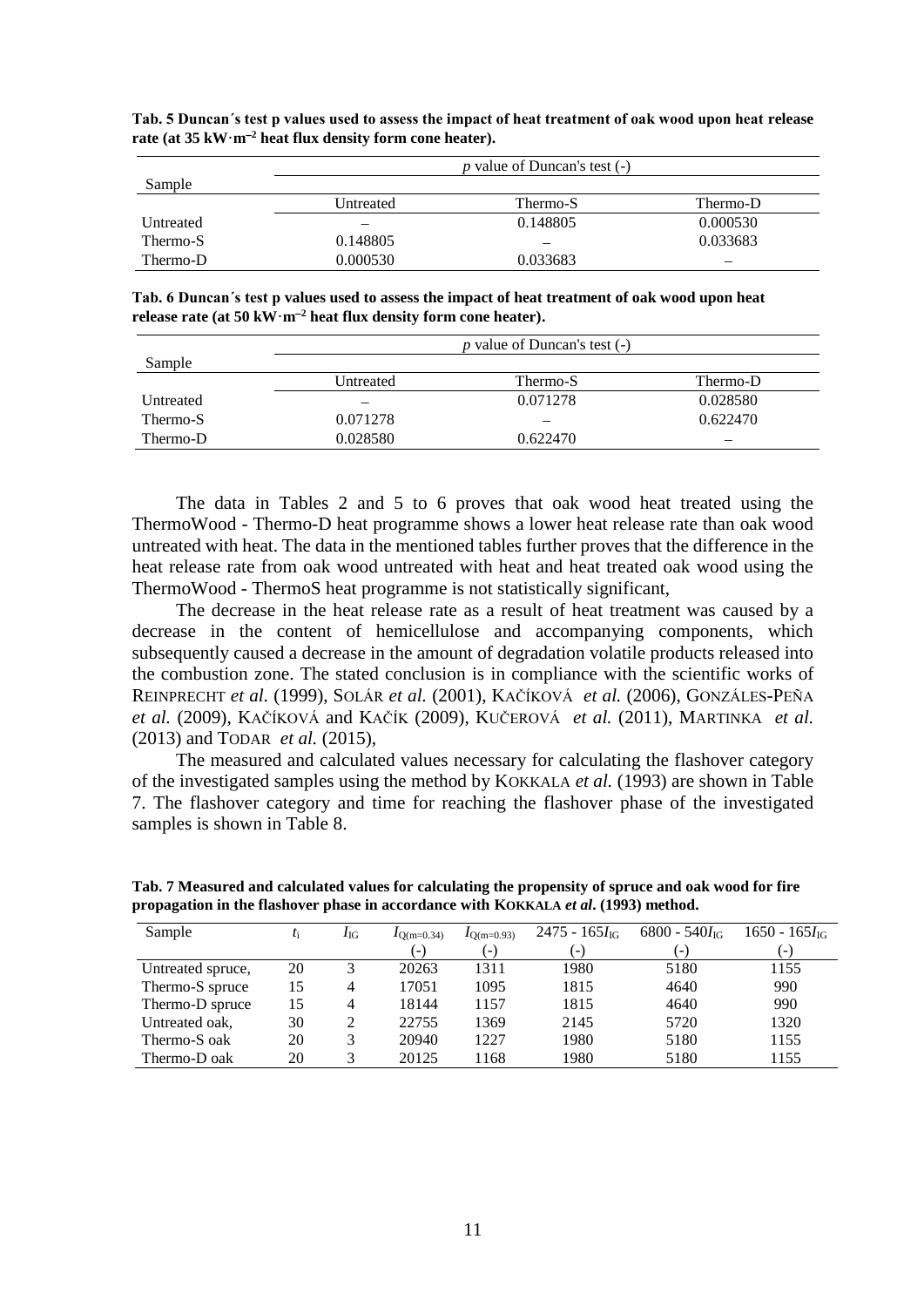| Sample            | The time to reach the flashover stage | FO - category |  |
|-------------------|---------------------------------------|---------------|--|
| Untreated spruce, | 120 to 600                            | $FO-3$        |  |
| Thermo-S spruce   | 120 to 600                            | $FO-3$        |  |
| Thermo-D spruce   | 120 to 600                            | $FO-3$        |  |
| Untreated oak,    | 120 to 600                            | $FO-3$        |  |
| Thermo-S oak      | 120 to 600                            | $FO-3$        |  |
| Thermo-D oak      | 120 to 600                            | $FO-3$        |  |

**Tab. 8 Time to the flashover phase of heat treated and untreated spruce and oak wood.**

The time for reaching the flashover phase of a fire involving heat treated spruce and oak wood has not yet been stated in other scientific works, but the data in Table 8 for wood not treated with heat is in compliance with the results of the scientific works of OSTMANOVÁ and TSANTARIDIS (1994) and HANSEN and HOVDE (2002).

The data in Table 8 proves that the heat treatment of spruce and oak wood does not affect the for fire propagation in the flashover phase.

The data obtained about the effect of heat treatment of spruce and oak wood upon the heat release rate and the propensity for fire propagation in the flashover phase will mainly find application in evaluating the fire risk of technology with the presence of heat treated wood, as well as in addressing the fire safety of buildings (whose fire load is formed of the investigated materials), based on the fire engineering principles described in detail by, for example OSVALD and MÓZER (2012). A detailed description of the fire properties of spruce and oak wood are stated by, for example, ZACHAR (2010) and ZACHAR *et al.* (2012).

# **CONCLUSION**

The submitted work investigated the influence of spruce and oak wood heat treatment upon heat release rate and propensity for fire propagation in the flashover phase. The obtained data proved that:

- the heat treatment of spruce wood using the heat programme for the production of ThermoWood Thermo-S and Thermo-D has a statistically significant influence upon the decrease in the heat release rate,
- the heat treatment of oak wood using the heat programme for the production of ThermoWood Thermo-S and Thermo-D does not have a statistically significant influence upon the decrease in the heat release rate,
- the heat treatment of oak wood using the heat programme for the production of ThermoWood Thermo-D has a statistically significant influence upon the decrease in the heat release rate,
- the heat treatment of spruce and oak wood using heat programmes for the production of ThermoWood Thermo-S and Thermo-D does not have any affect upon fire propagation in the flashover phase,

## **LITERATURE**

CARVEL, R., STEINHAUS, T., REIN, G., TORERO, J. L. 2011. Determination of the flammability properties of polymeric materials: a novel method. Polymer Degradation and Stability, 2011, 96(3): 314319.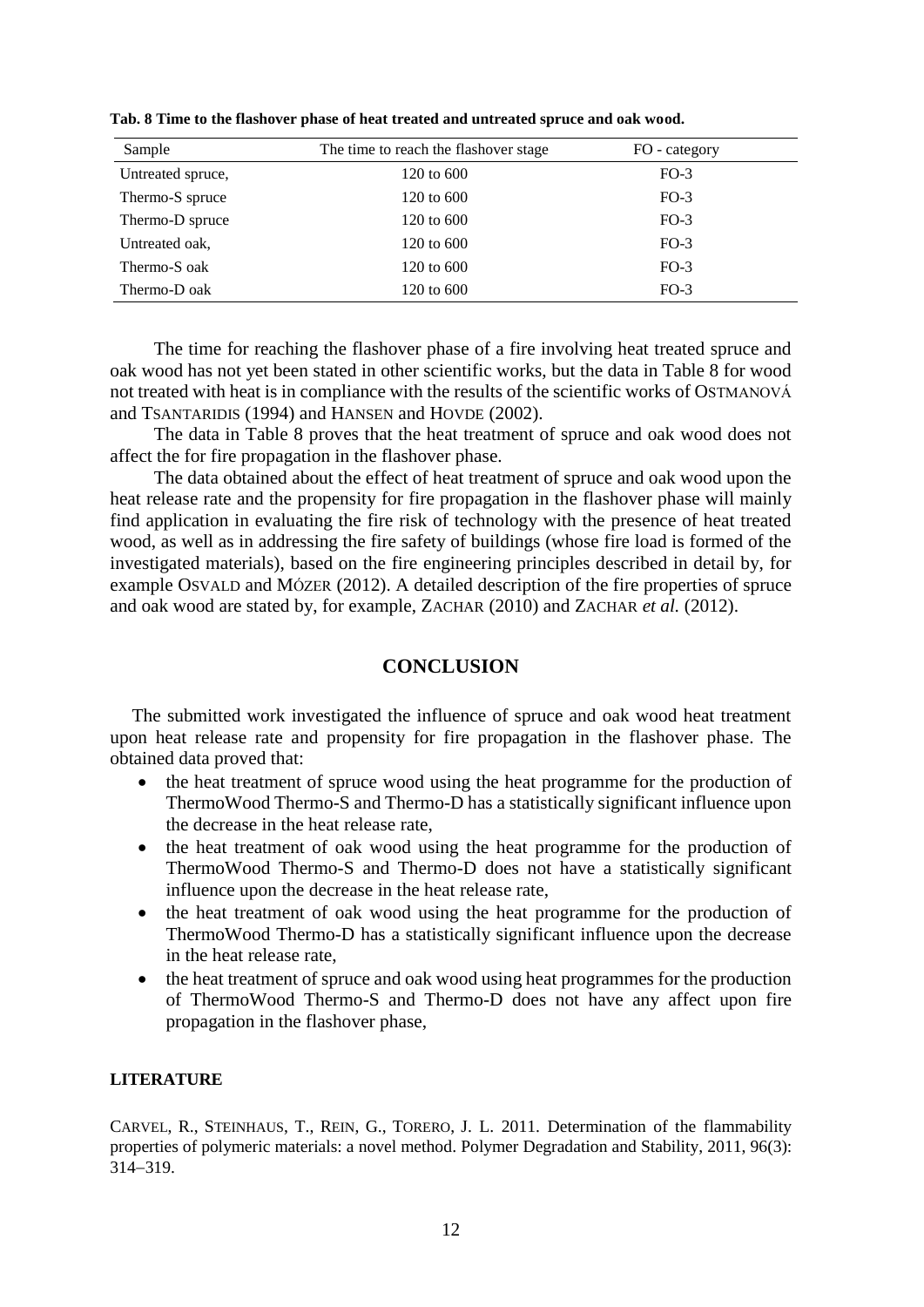DZURENDA, L., DELIISKY, N. 2012. Sušenie bukového reziva v komorových sušiarňach režimami zachovávajúcimi pôvodnú farbu dreva, Acta Facultatis Xylologiae Zvolen, 2012, 54(1): 33–42.

DZURENDA, L., JANDAČKA, J. 2010. Energetické využitie dendromasy. Zvolen : Technická univerzita vo Zvolene, 2010, 161 s. ISBN 978-80-228-2082-0.

GONZÁLES-PEÑA, M., CURLING, S. F., HALE, M. D. D. 2009. On the effect of heat on the chemical composition and dimensions of thermally-modified wood. Polymer Degradation and Stability, 2009, 94(12): 2184-2193.

HANSEN, A. H., HOVDE, P.J. 2002. Prediction of time to flashover in the ISO 9705 room corner test based on cone calorimeter test results. Fire and Materials,  $2002$ ,  $26(2)$ :  $77-86$ .

HRONCOVÁ, E., LADOMERSKÝ, J., ADAM, C. 2013. The use of wood from degraded land for carbon sequestration. Drewno,  $2013, 56(190)$ :  $51-61$ .

KAČÍKOVÁ, D., KAČÍK, F. 2009. Vplyv termického pôsobenia na zmenu lignínu smrekového dreva. Acta Facultatis Xylologiae Zvolen, 2009, 51(2): 71–78.

KAČÍKOVÁ, D., MAKOVICKÁ-OSVALDOVÁ, L. 2009. Rýchlosť odhorievania dreva z rôznych častí stromu vybraných ihličnatých drevín. Acta Facultatis Xylologiae Zvolen, 2009,  $51(1): 27-32.$ 

KAČÍKOVÁ, D., NETOPILOVÁ, M., OSVALD, A. 2006. Drevo a jeho termická degradácia. Ostrava : SPBI, 2006, 79 s. ISBN 80-86634-78-7.

KOKKALA, M., A., THOMAS, P. H., KARLSSON, B. 1993. Rate of heat release and ignitability indices for surface linings. Fire and Materials,  $1993$ ,  $17(5)$ :  $209-216$ .

KUČEROVÁ, V., KAČÍKOVÁ, D., KAČÍK, F. 2011. Zmeny extraktívnych látok a makromolekulových charakteristík celulózy po termickej degradácii smrekového dreva. Acta Facultatis Xylologiae Zvolen, 2011, 53(2): 77–83.

MARTINKA,J., HRONCOVÁ, E.,CHREBET, T.,BALOG, K. 2013. Posúdenie požiarneho rizika termicky modifikovaného smrekového dreva. Acta Facultatis Xylologiae Zvolen, 2013, 55(2): 117–128.

OSTMAN,B.,TSANTARIDIS, L. 1994. Correlation between cone calorimeter data and time to flashover in the room fire test. Fire and Materials,  $1994, 18(4)$ :  $205-209$ .

OSVALD, A., MÓZER, V. 2012. Požiarne inžinierstvo ako metóda navrhovania požiarnej bezpečnosti. In. Advances in fire and safety engineering, Zvolen : Technická univerzita vo Zvolene, 2012, s,  $211 - 223$ .

PARKER, W. J. 2009. Prediction of the heat release rate from basic measurements. In. Heat Release in Fires, London : Interscience Communications, 2009, s, 331-356,

REINPRECHT, L. 2008. *Ochrana dreva*, Zvolen : Technická univerzita vo Zvolene, 2008, 453 s, ISBN 978-80-228-1863-6.

REINPRECHT, L., KAČÍK, F., SOLÁR, R. 1999. Relationship between the molecular structure and bending properties of the chemically and thermally degraded maplewood : part 1: decrease of bending properties compared with changes in the basic chemical composition of wood. Cellulose Chemistry and Technology, 1999,  $33(1-2)$ : 67-79.

REINPRECHT, L., VIDHOLDOVÁ, Z. 2011. Termodrevo. Ostrava : Šmíra-print, 2011, 89 s. ISBN 978- 80-87427-05-7.

SOLÁR, R., KAČÍK, F., REINPRECHT, L. 2001. Relationship between the molecular structure and bending properties of chemically and thermally degraded maple wood : II, comparison of bending properties decrease with structural characteristics of polysaccharides. Cellulose Chemistry and Technology,  $2001$ ,  $35(1-2)$ :  $151-164$ .

THERMOWOOD ASSOCIATION 2003. ThermoWood handbook. Helsinky : Finish ThermoWood Association, 2003, 66 s.

TODARO, L., RITA, A., CETERA, P., D'AURIA, M. 2015. Thermal treatment modifies the calorific value and ash content in some wood species, Fuel,  $2015$ ,  $140$ :  $1-3$ .

TRAN, H. C. 2009. Experimental data on wood materials. In. Heat Release in Fires, London : Interscience Communications, 2009, s. 357–372.

WANG, J., COOPER, P. A. 2007. Fire, flame resistance and thermal properties of oil thermally-treated wood. Stockholm : The international research group on wood protection. 2007, 10 s.

YUN, H., TU, D., LI, K., HUANG, J., OU, L. 2015. Variation and correlation of heat-treated wood's crystalline structure and impact toughness. BioResources,  $2015$ ,  $10(1)$ :  $1487-1494$ .